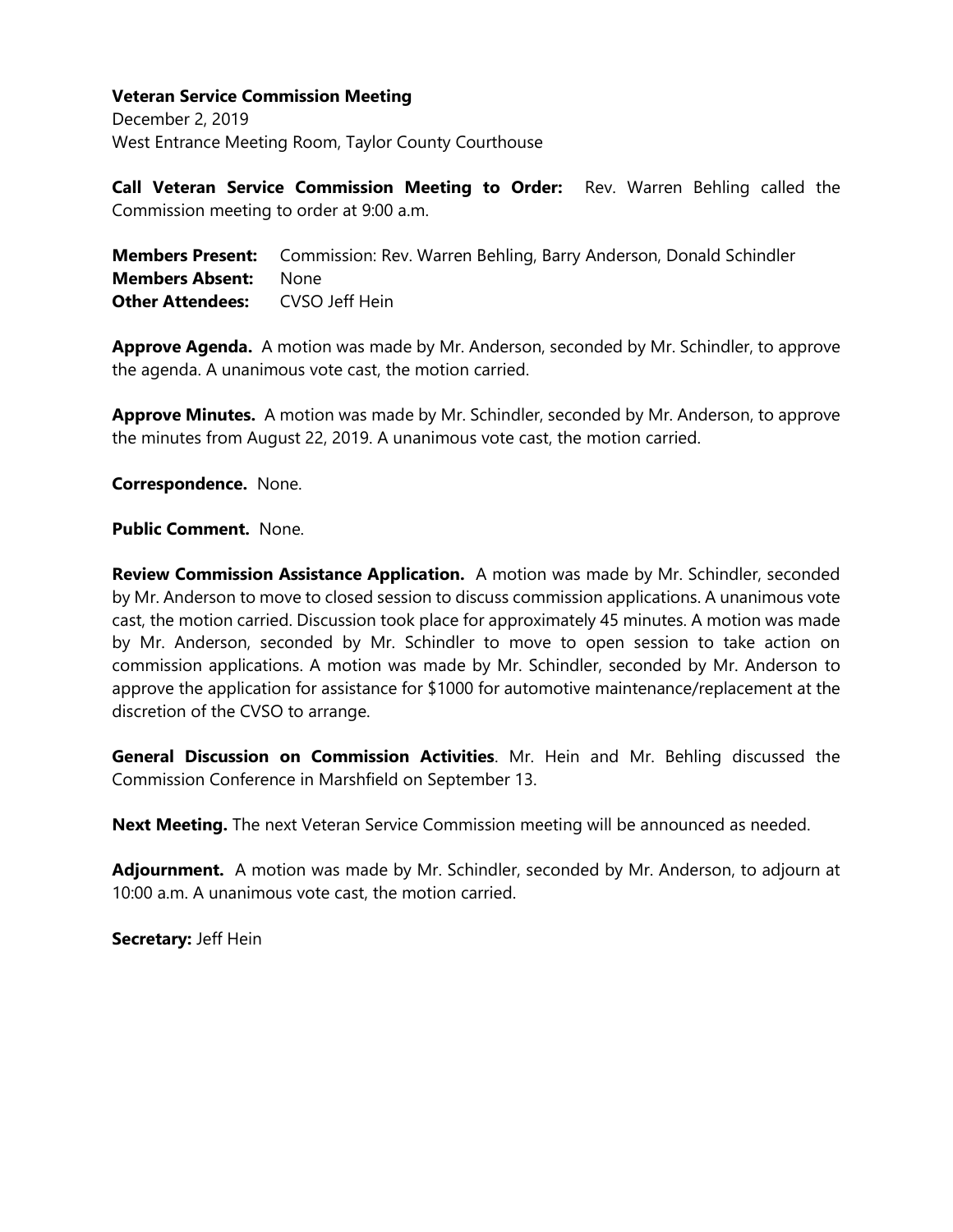August 22, 2019 West Entrance Meeting Room, Taylor County Courthouse

**Call Veteran Service Commission Meeting to Order:** Rev. Warren Behling called the Commission meeting to order at 9:00 a.m.

**Members Present:** Commission: Rev. Warren Behling, Barry Anderson, Donald Schindler **Members Absent:** None **Other Attendees:** CVSO Jeff Hein, Raymond Soper

**Approve Agenda.** A motion was made by Mr. Anderson, seconded by Mr. Schindler, to approve the agenda. A unanimous vote cast, the motion carried.

**Approve Minutes.** A motion was made by Mr. Anderson, seconded by Mr. Schindler, to approve the minutes from April 1, 2019. A unanimous vote cast, the motion carried.

#### **Public Comment.** None.

**CVSO Report to date.** Mr. Hein reported the Commission activities to date. The Wisconsin State Association of County Veteran Service Commissions conference is in Marshfield on September 13, 2019. Mr. Behling and Mr. Hein will attend. Mr. Barry Anderson was reappointed as a Veteran Service Commissioner for a period of three years effective January 1, 2020.

**Discuss 2019 & 2020 Veteran Service Commission Budget**. There has been \$2101.93 issued out in Aid to Veterans thus far in 2019 leaving a balance of just under \$3,898.07 for the rest of the calendar year. The 2019 budget is on track to come in under budget.

The 2020 proposed budget was presented to the Commission and reviewed. There is no change to the amount requested from 2019. A motion was made by Mr. Schindler, seconded by Mr. Anderson to approve the budget and send it forward. A unanimous vote was cast, the motion carried.

**Next Meeting.** The next Veteran Service Commission meeting will be announced as needed.

**Adjournment.** A motion was made by Mr. Anderson, seconded by Mr. Schindler, to adjourn at 9:20 a.m. A unanimous vote cast, the motion carried.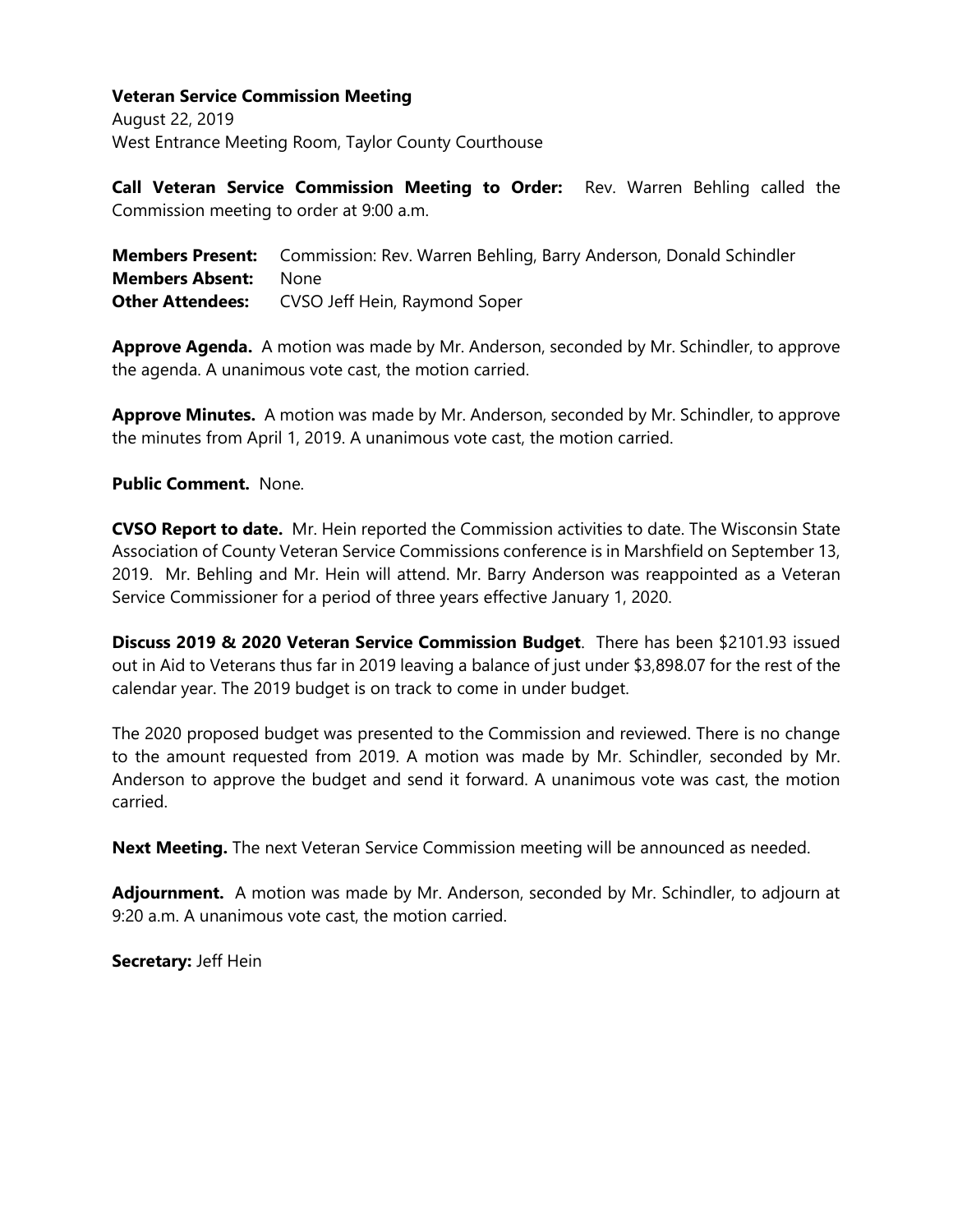April 1, 2019 West Entrance Meeting Room, Taylor County Courthouse

**Call Veteran Service Commission Meeting to Order:** Rev. Warren Behling called the Commission meeting to order at 8:30 a.m.

**Members Present:** Commission: Rev. Warren Behling, Barry Anderson, Donald Schindler **Members Absent:** None **Other Attendees:** CVSO Jeff Hein, Duane Leu

**Approve Agenda.** A motion was made by Mr. Anderson, seconded by Mr. Schindler, to approve the agenda. A unanimous vote cast, the motion carried.

**Approve Minutes.** A motion was made by Mr. Schindler, seconded by Mr. Anderson, to approve the minutes from February 6, 2019. A unanimous vote cast, the motion carried.

**Public Comment.** Mr. Leu presented his application to the Veteran Service Commission.

**Review Commission Assistance Application.** A motion was made by Mr. Anderson, seconded by Mr. Schindler to move to closed session to discuss commission applications. A unanimous vote cast, the motion carried. Discussion took place for approximately 30 minutes. A motion was made by Mr. Anderson, seconded by Mr. Schindler to move to open session to take action on commission applications. A motion was made by Mr. Schindler, seconded by Mr. Anderson to approve the application for assistance for \$1156.93.

**General Discussion on Commission Activities**. Mr. Hein noted that the veteran outreach day this year was on August  $24<sup>th</sup>$  and was at the Medford city park, not the fairgrounds.

**Next Meeting.** The next Veteran Service Commission meeting will be as needed with the next planned meeting being in August to approve the 2020 budget.

**Adjournment.** A motion was made by Mr. Schindler, seconded by Mr. Anderson, to adjourn at 9:10 a.m. A unanimous vote cast, the motion carried.